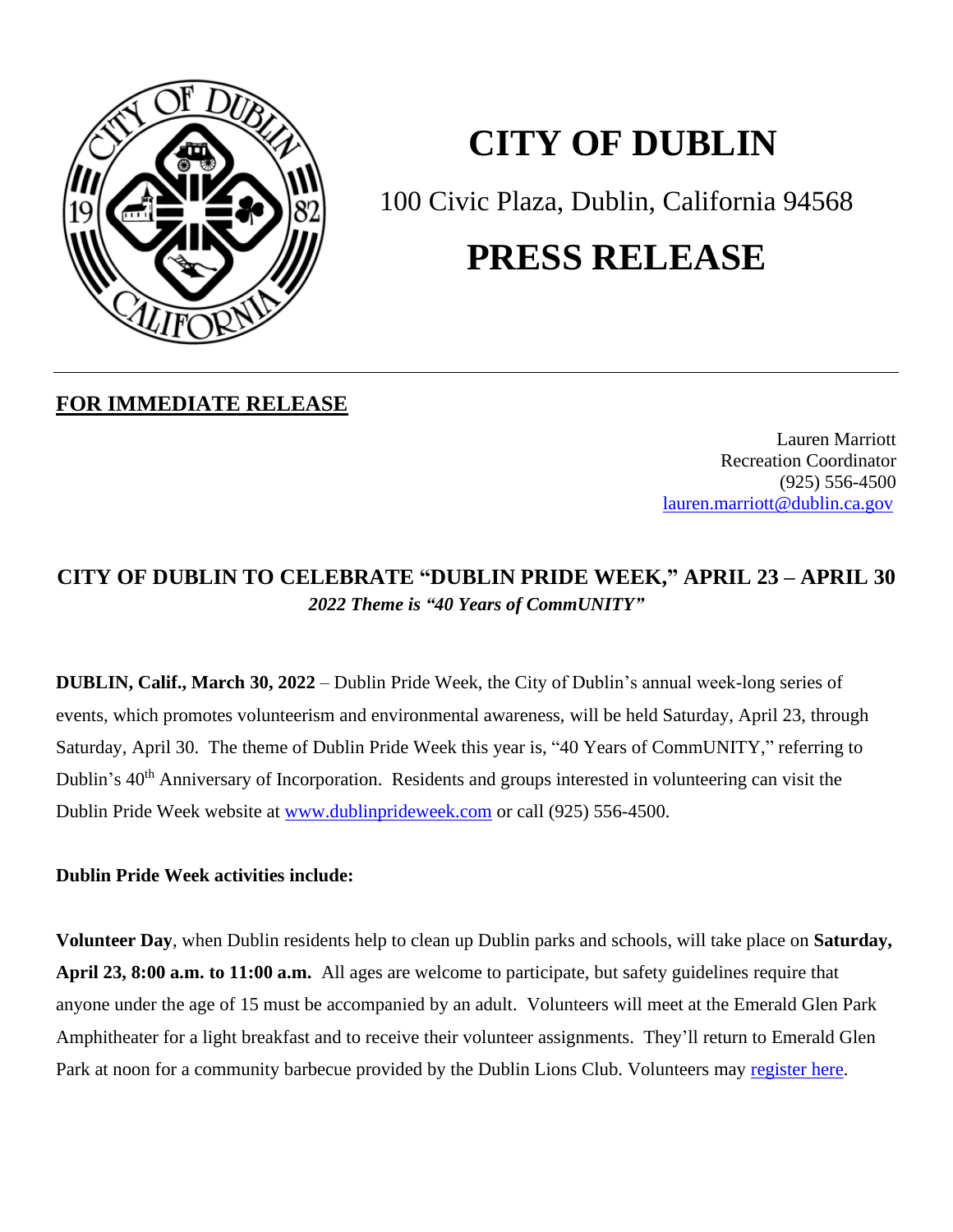Volunteer Day activities will include:

- **Creek and Trail Cleanups:** Removing litter from Dublin waterways and trails to support a healthy watershed
- **City Beautification Projects:**
	- o Planting in raised beds; planting trees and plants; spreading decomposed granite on pathways; filling sand in playgrounds; and spreading mulch around planted areas
	- o Collecting litter
	- o Removing weeds and leaves from cemetery plots at Dublin Pioneer Cemetery
	- o Sweeping and dusting outside of historic buildings at Dublin Heritage Park and Museums
- **Dublin Unified School District Projects:**
	- o Planting drought-resistant plants
- **Volunteer Resource Fair, 11:00 a.m. to 2:00 p.m., Emerald Glen Park:** Attendees will learn how to give back to local organizations in the community and find resources to help them create more ecofriendly homes. Visit [www.dublinprideweek.com](http://www.dublinprideweek.com/) for the list of participating organizations and activities.

#### **2022 Events and Activities**

Other events and activities will take place this year throughout Dublin Pride Week:

**Children's Emergency Food Bank Food Drive** – The community is called to help local folks in need by donating to one of four organizations helping feed Tri-Valley residents who are experiencing food insecurity. Food collection bins will be placed at various locations throughout Dublin including the Dublin Civic Center, Dublin Heritage Park and Museums, The Wave, and Dublin Library. [Children's Emergency Food Bank](https://www.childrensemergencyfoodbank.org/donate.html) will see that all food donations will help people in our community.

2<sup>nd</sup> Annual Plogging Challenge – The Plogging Challenge returns this year, providing the community with a fun activity that provides exercise for the participant, while also cleaning up the city. This activity entails jogging or walking throughout town, while making quick stops to pick up trash along the way. The challenge will help to raise awareness about storm water pollution, while also giving residents the opportunity to take action by cleaning up litter from our neighborhoods, parks, trails, and streams.

**22 nd National Prescription Drug Take Back Event** – **Saturday, April 30, 10:00 a.m. to 2:00 p.m.**, **100 Civic Plaza**. Hosted by Dublin Police Services, residents are encouraged to drop off unwanted pharmaceuticals such as prescription pills, tablets, capsules, and other solid forms of prescription drugs, no questions asked. Intravenous solutions, injectables, and syringes will not be accepted.

Poster and Essay Contest - The annual Dublin Pride Week Poster Contest is open to all K-12 students in Dublin. This contest is a project of the Dublin Pride Week Committee and the General Federation of Women's Clubs (GFWC) Dublin/San Ramon chapter. All Dublin students in grades K-12 are encouraged to participate. Visit [dublinprideweek.com](https://dublin.ca.gov/2101/Poster-and-Essay-Contest) to learn more.